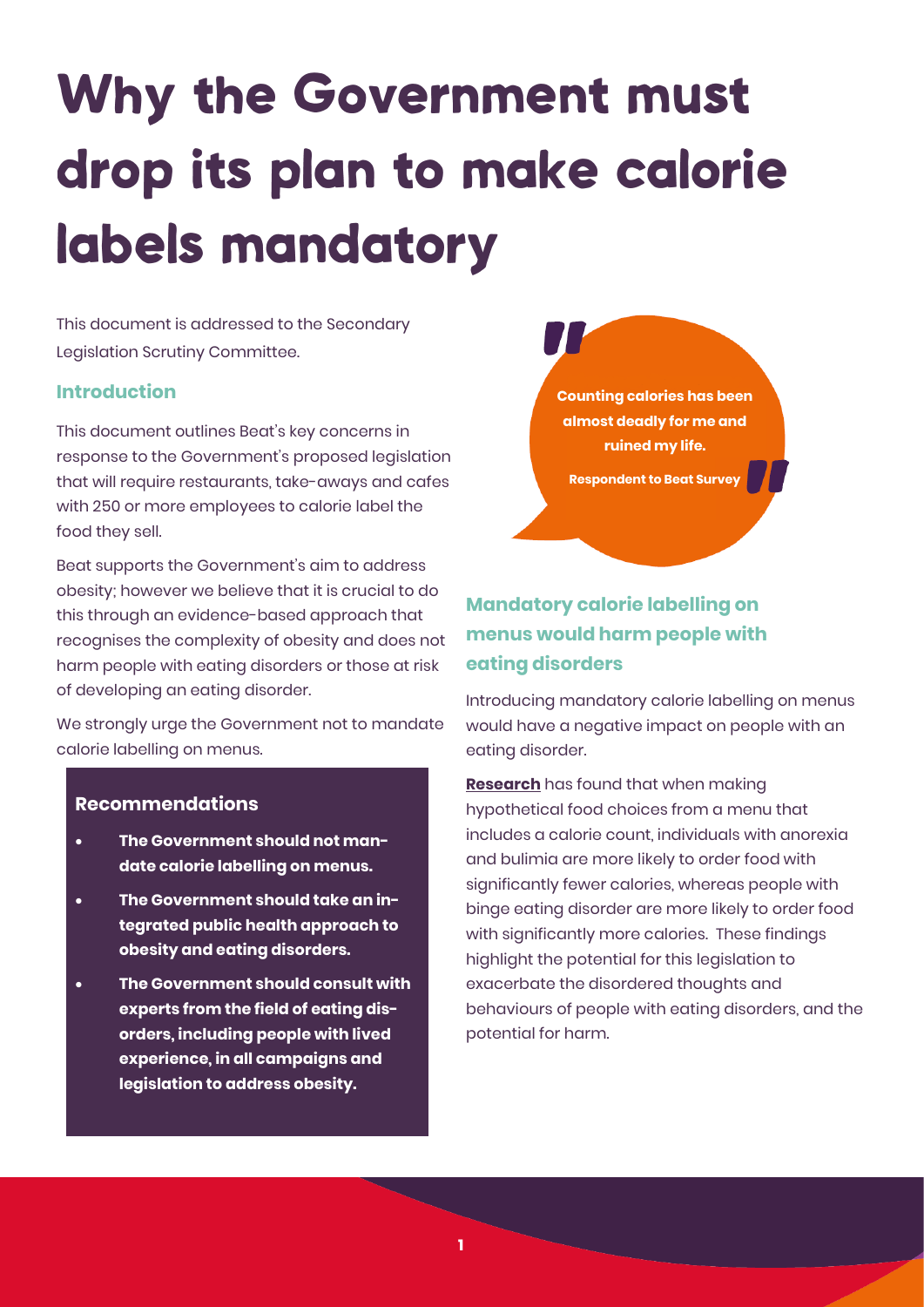The research findings also imply that those with eating disorder symptoms are potentially likely to avoid those restaurants with calorie labelling on menus, limiting choices for those who may already struggle to find foods they feel able to eat.

Additional [research](https://www.sciencedirect.com/science/article/abs/pii/S2212267217317501) has found that using menu labels to limit calories was related to binge eating among women and was associated with more weight-related concerns, dieting, and unhealthy weight-control behaviors among both women and men.

> **The thought of seeing the calories on menus makes me feel so sick and sends me straight back into the depths of my eating disorder**

**Respondent to Beat Survey**

In November 2020 Beat conducted a survey on calorie labelling on menus. Of the 1,118 people who took part, 95% had either experienced an eating disorder themselves or supported someone who had. The survey found that:

- **93% of respondents thought that the introduction of calorie labelling on menus would be 'negative', or 'very negative' for people with eating disorders.**
- **84% of respondents did not think that calorie labelling on menus could be introduced without posing risks to people with eating disorders.**

Survey respondents raised concerns that calorie labels have the potential to:

- Encourage an obsession with calories and counting calories, which is a common trait for people with eating disorders.
- Increase anxiety and distress for people with eating disorders when in restaurants, and even make it difficult for some people with eating disorders to eat out in public.
- Hinder an individual's recovery, as the very practice of selecting food and eating in public can be part of the treatment and recovery pathway for those with eating disorders.

The survey responses also highlighted that it is difficult to make calorie counts on menus accurate and that calorie labels provide limited information about the nutritional value of a meal.

> **To watch someone you love dearly be further deprived of enjoying a meal, which they have bravely chosen, due to calories is heart-breaking.**

**Respondent to Beat Survey**

The Government recently announced their plans to develop and test a "**[Mental Health Impact](https://www.gov.uk/government/news/mental-health-recovery-plan-backed-by-500-million)  [Assessment](https://www.gov.uk/government/news/mental-health-recovery-plan-backed-by-500-million)**" for all new policies and in the **[Mental](https://assets.publishing.service.gov.uk/government/uploads/system/uploads/attachment_data/file/973936/covid-19-mental-health-and-wellbeing-recovery-action-plan.pdf)  [Health and Wellbeing Recovery Action Plan](https://assets.publishing.service.gov.uk/government/uploads/system/uploads/attachment_data/file/973936/covid-19-mental-health-and-wellbeing-recovery-action-plan.pdf)**they committed to working with stakeholders "to explore the development of a policy tool which allows policymakers to examine the impact of their proposals on mental health." As far as Beat is aware there has been no such assessment for this proposed legislation.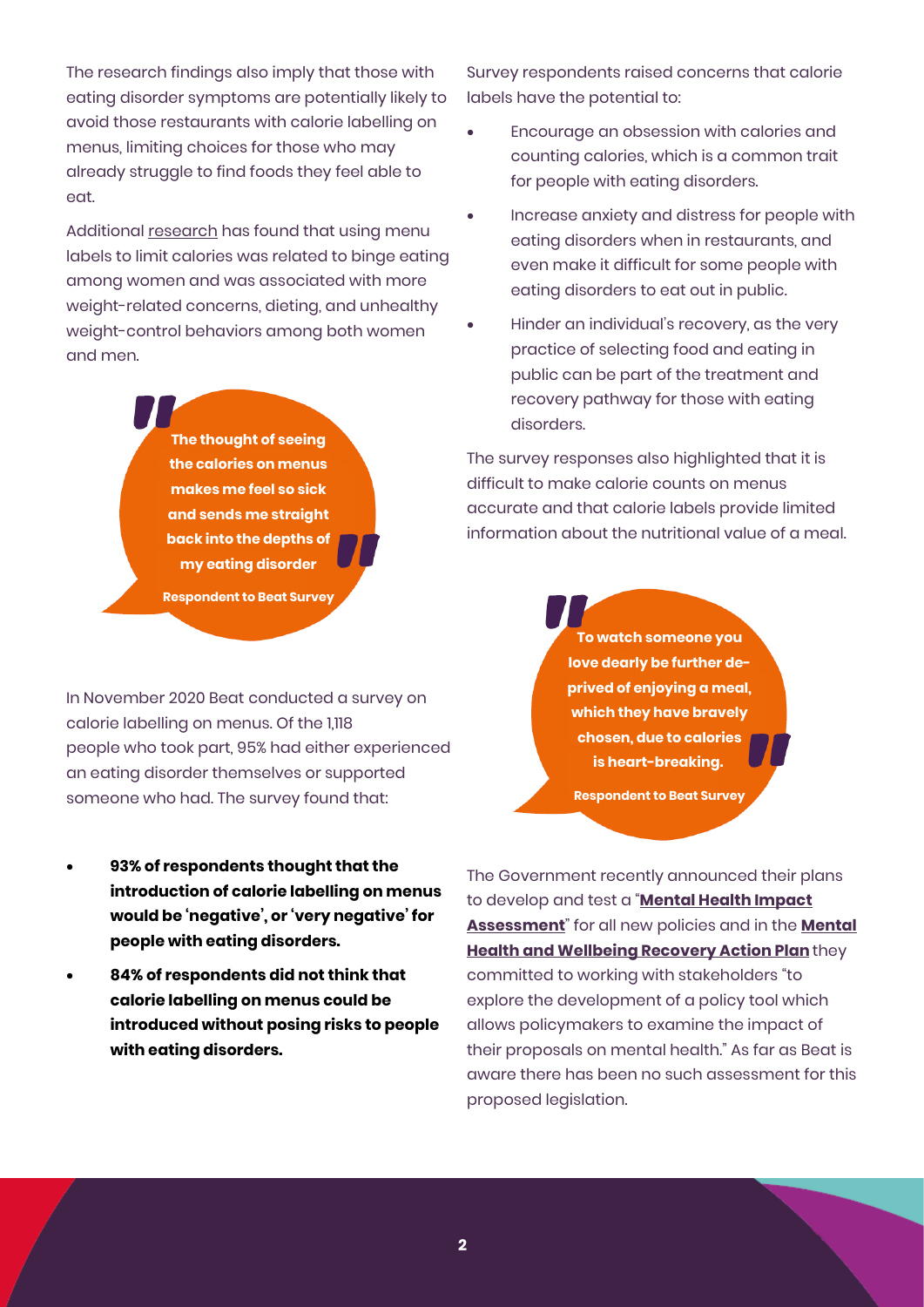### **These measures are based on limited evidence**

There is limited evidence to suggest that this legislation would have its intended outcome. A **[Cochrane review](https://pubmed.ncbi.nlm.nih.gov/29482264/)** found that there is only a small body of low-quality evidence supporting the idea that calorie counts on menus lead to a reduction in calories purchased. Although a **more [recent](https://www.bmj.com/content/367/bmj.l5837)  [study](https://www.bmj.com/content/367/bmj.l5837)** found that calorie labelling in US fast food restaurants was associated with a 4% reduction in calories per order, this reduction diminished over one year of follow-up, suggesting any small differences that may occur are not maintained.

While there is limited evidence that calorie labelling on menus will support the public to lose weight, there is convincing evidence that it will have negative consequences on people with eating disorders.

> **If there is a menu with calorie labelling I will feel compelled to look at it. I would feel embarrassed asking for a different menu.**

**Respondent to Beat Survey**

# **Why permitting businesses to provide a menu without calorie information is not enough**

In its draft Statutory Instrument, the Government permits restaurants to provide menus without calorie labels at the express request of a customer. It is clear, however, that this does not go far enough in preventing harm to people with eating disorders. Firstly, offering a menu without

calorie labelling will not be mandatory, meaning that people with eating disorders will not necessarily be able to avoid calorie labels. Secondly, as survey respondents highlighted, the secretive and complex nature of eating disorders may prevent individuals from requesting the menu without calorie labelling.

#### **The need for a different approach**

#### **[Experts from the field of eating disorders](https://www.thelancet.com/journals/lanchi/article/PIIS2352-4642(21)00094-8/fulltext)** have

highlighted the need to take an integrated public health approach to obesity and eating disorders, which acknowledge the complexities of both eating disorders and obesity and the relationship between the two. Many people with eating disorders or other mental health conditions are also living with obesity. Various studies have shown that **[up to 30%](https://www.beateatingdisorders.org.uk/uploads/documents/2020/7/anti-obesity-report-final-2.pdf)** of people seeking weight management services would meet the diagnostic criteria for binge eating disorder. If such an approach is not taken, the Government risks not only being ineffective, but also harming vulnerable people, including the people whom this legislation has been designed to support.

Beat recognises that calorie information on menus may be beneficial for those with certain health conditions. To this, we fully support increased public education on nutrition and health. However, we do not believe that adding mandatory calorie labelling to menus fits in with this aim; rather, it takes a reductionist approach to nutrition.

The Government should take a different approach to addressing obesity and should consult experts from the fields of weight management and eating disorders, including experts with lived experience, to develop this.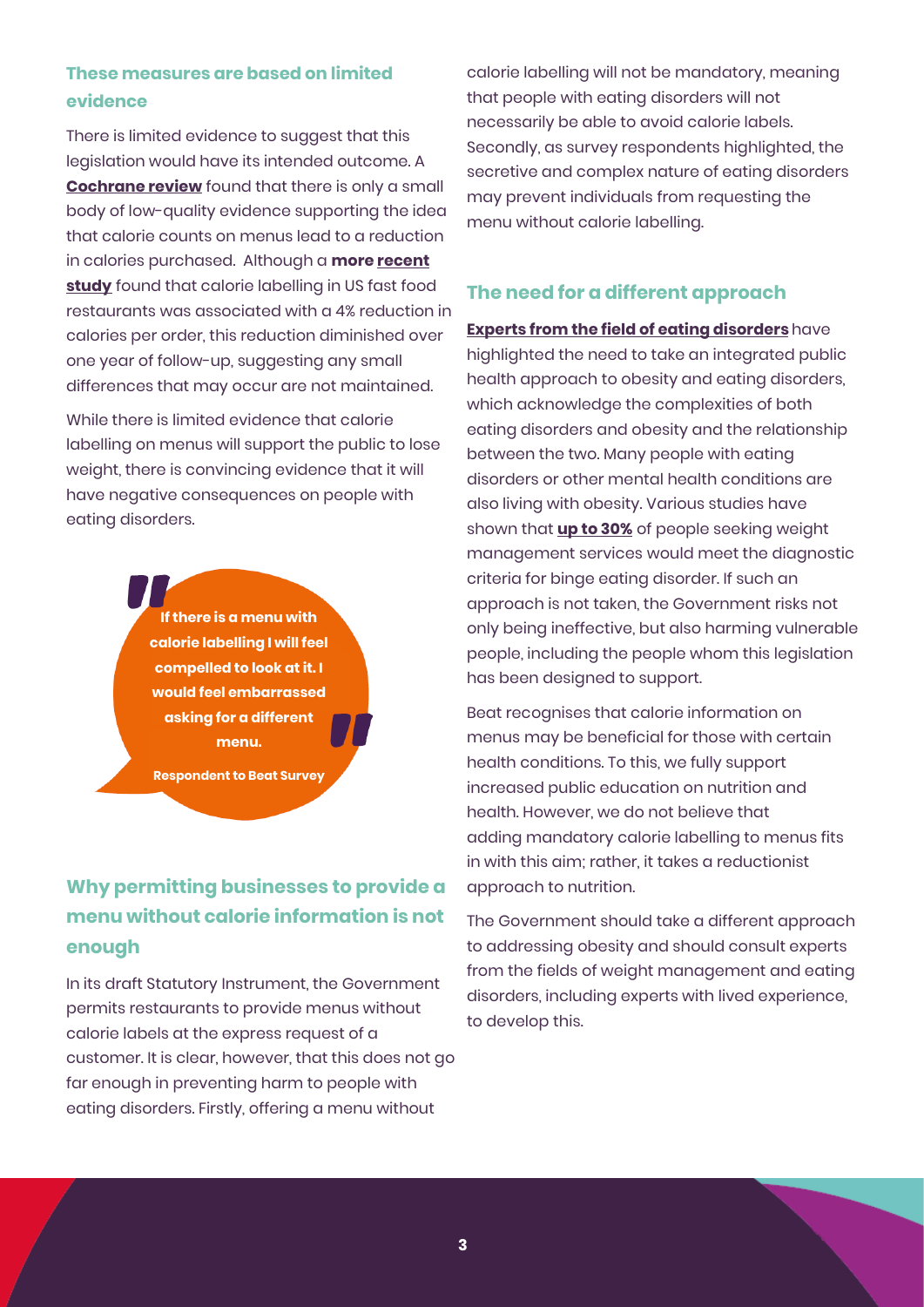#### **About eating disorders**

Eating disorders are **[serious mental illnesses](https://www.researchgate.net/publication/300368547_Eating_disorders_The_big_issue)**. Around **[1.25 million people](https://www.beateatingdisorders.org.uk/how-many-people-eating-disorder-uk)** in the UK have an eating disorder. The **[NHS Health Survey for](https://digital.nhs.uk/data-and-information/publications/statistical/health-survey-for-england/2019)  [England 2019](https://digital.nhs.uk/data-and-information/publications/statistical/health-survey-for-england/2019)** found that 16% of adults screened positive for a possible eating disorder, up from 6% in 2007. Eating disorders affect people of any age, gender, ethnicity or background. They have major impacts on individuals, families, the NHS, social care and wider society.

Types of eating disorders include binge eating disorder, bulimia, anorexia, other specified feeding or eating disorder and avoidant/restrictive food intake disorder. Eating disorders have **[high](https://jamanetwork.com/journals/jamapsychiatry/article-abstract/1107207)  [mortality rates,](https://jamanetwork.com/journals/jamapsychiatry/article-abstract/1107207)** with anorexia having the highest mortality rate of any mental illness, and the mortality rates of bulimia nervosa, binge eating disorder and other eating disorders also being high. One in six of those ever affected by binge eating disorder attempts suicide. People with eating disorders typically develop severe physical health problems and overall **[quality of life](https://www.researchgate.net/publication/300368547_Eating_disorders_The_big_issue)** has been estimated to be as low as in symptomatic coronary heart disease or severe depression. Without early intervention, many become unable to participate in education or employment. Recovery from an eating disorder is possible. Access to the right treatment and support is life changing and **[early intervention](https://www.rcpsych.ac.uk/docs/default-source/improving-care/better-mh-policy/position-statements/ps03_19.pdf?sfvrsn=b1283556_2)** provides the best chance for recovery.

**It's going to affect so many people and instead of helping, will only make the mental health crisis worse.**

**Respondent to Beat Survey**

COVID-19 and the resulting necessary lockdown restrictions are having **[profound, negative](https://www.beateatingdisorders.org.uk/coronavirus)  [impacts](https://www.beateatingdisorders.org.uk/coronavirus)** on people affected by eating disorders. The referrals for children and young people to community eating disorder services in England were **[rising significantly](https://www.beateatingdisorders.org.uk/uploads/documents/2021/5/short-change-report.pdf)** before the pandemic. Now they are **[rising even faster](https://www.rcpch.ac.uk/news-events/news/paediatricians-warn-parents-be-alert-signs-eating-disorders-over-holidays)**, with **[a third more](https://www.england.nhs.uk/statistics/statistical-work-areas/cyped-waiting-times/)  [young people starting treatment in 2020/21](https://www.england.nhs.uk/statistics/statistical-work-areas/cyped-waiting-times/)**than in 2019/20. However, the number waiting for treatment has continued to grow, with seven times more children and young people assessed as in urgent need still waiting to start treatment at the end of March 2021, compared to the number at the end of March 2020. Referrals for adults have also **[increased,](https://questions-statements.parliament.uk/written-questions/detail/2020-11-04/111591)** although the full extent of this is unclear due to limited data being published.